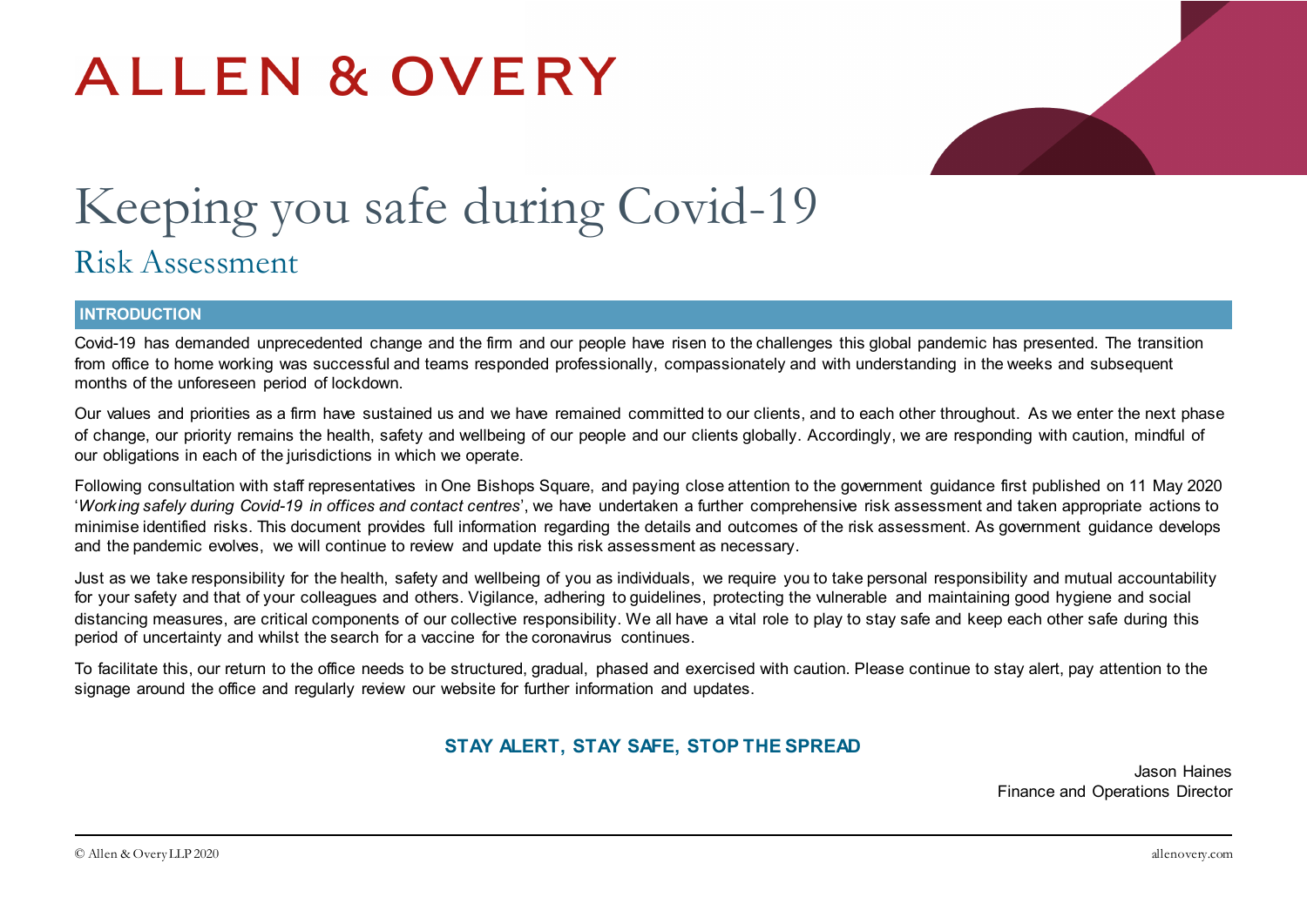#### **RETURNING TO WORK**

We understand the challenges, concerns and reservations many of you will inevitably experience when transitioning back to working in the office. At the core of all our actions and initiatives is an intention and desire to control the risk posed by Covid-19. We are proposing to open the office in phases to control occupancy levels and achieve maximum compliance with government guidelines. As we enter the initial phase of this approach, there will be minimal staff returning to the building for business-critical reasons or due to difficult home circumstances and in support of their wellbeing or where it is impossible for them to work effectively from home for certain reasons.

As well as redesigning office space to maintain social distancing, which requires people to remain a specified distance apart (currently two metres, though this may be subject to change), we have overhauled our cleaning processes by increasing the method and frequency of cleaning, the number of hand sanitisers on site and paying close attention to high-contact surfaces or objects. We have taken steps to reduce and manage transmission risk via screens, staggered arrival and departure times and reducing person-to-person contact using split teams.

Full details of our risk management actions and processes are set out below. We have also produced a guidance document which will be provided all those that attend Bishops Square called '*Working in Bishops Square: Guidance on working safely in the office*'. This will be available at reception for all those accessing the building. . It includes all you need to know about how to control and mitigate risks when back in the office, from obtaining formal permission to return, to commuting guidelines, entering and exiting the building, moving around the building, using kitchen areas, meeting rooms, washrooms, lifts and how to evacuate in an emergency. Please ensure you refer to this guidance before entering the office.

#### **REMOTE WORKING**

During the pandemic and whilst the government continues to advise against the use of public transport, wherever possible, you are not required to attend the office and remote working will remain the default position. All staff are encouraged to continue working remotely from home if you can, and we will continue to support your health and wellbeing as you do so.

To assist with sustained remote working, we are taking all reasonable steps to help you continue working as if you were in the office. From providing additional IT equipment if required, to toolkits, guides and film content which have been created to support you whilst working from home. We refer you to the Covid-19 intranet site for full details of this available content.

Consistent with government recommendations, the firm has afforded specific attention to your mental wellbeing, furthering the support already in place via the firm's Minds Matters programme, with additional internal and external support services available to you all during this period. These include an on-going webinar series on different aspects of wellbeing, self-referral for psychological support via our private medical insurance provider, free subscription to wellbeing apps,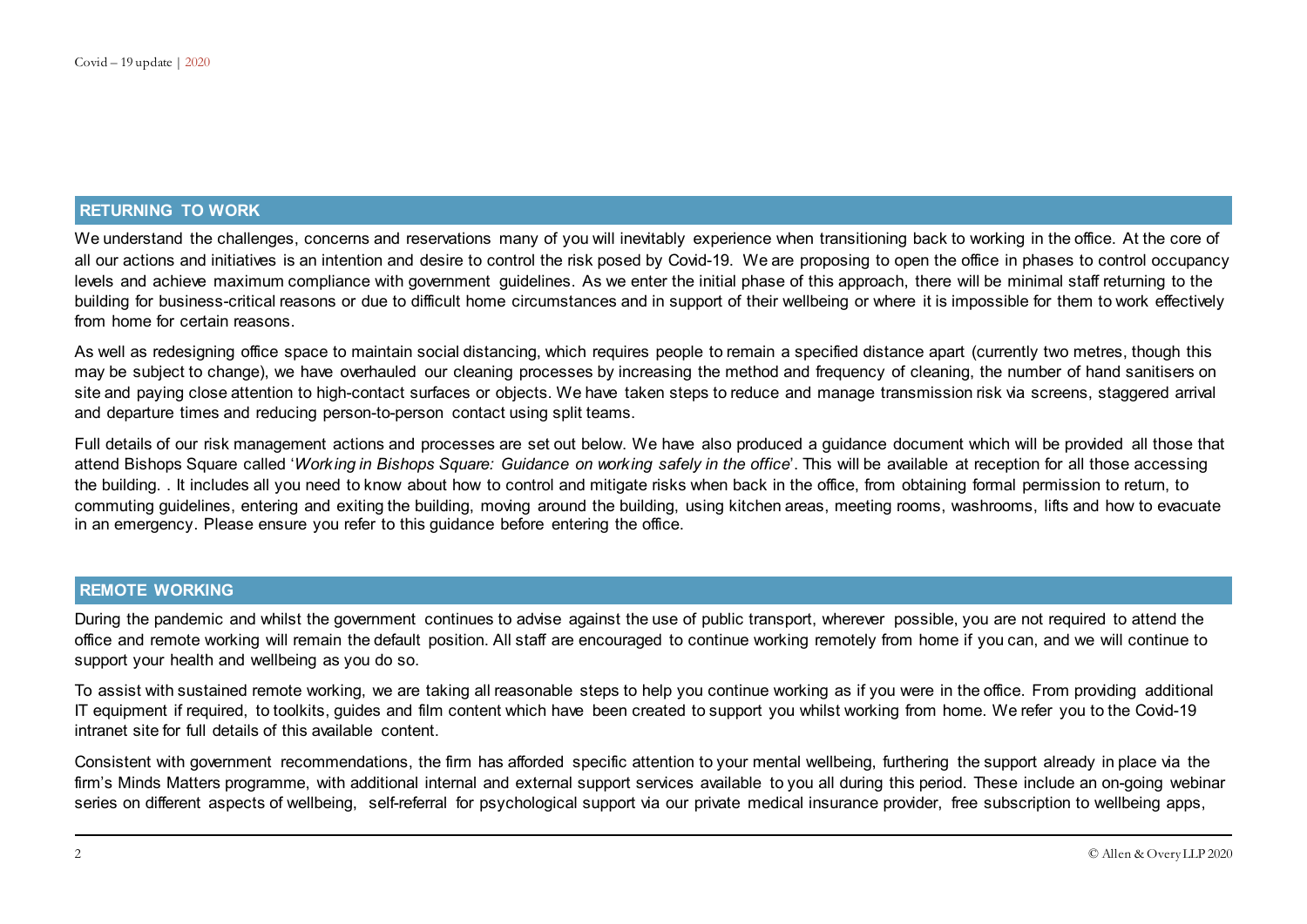our 24/7 employee advice line, online CBT courses, and free access to the support of many external charities such as This Can Happen, The Mental Health Foundation and Bright Horizons. All of these resources and more can be found under Minds Matter UK on the intranet.

#### **RISK ASSESSMENT RESULTS**

Prior to Covid-19 One Bishops Square was open 24 hours/7 days a week with continuous security cover. In light of Covid-19, the UK Government has introduced social distancing at all times to reduce the risk of transmission of the coronavirus. As a result, we have had to introduce some physical changes to enable us to implement a range of social distancing measures, particularly in more confined parts of the building. Some adaptions to spaces and the way the building will be used and operated are required to keep people safe.

Your journey around the building will be guided by signage and markers to enable you to remain compliant with social distancing requirements. Please pay attention to the signs and markers at all times to help minimise the risks to you and others.

Prior to returning to attending the office, it is important that you assess and confirm your health status to ensure it is safe for you to do so. If you or anyone in your household is suffering from Covid-19 related symptoms (including fever, high temperature, cough, breathlessness or an altered sense of taste and smell) or if anyone in your household is self-isolating, you should remain away from the office building.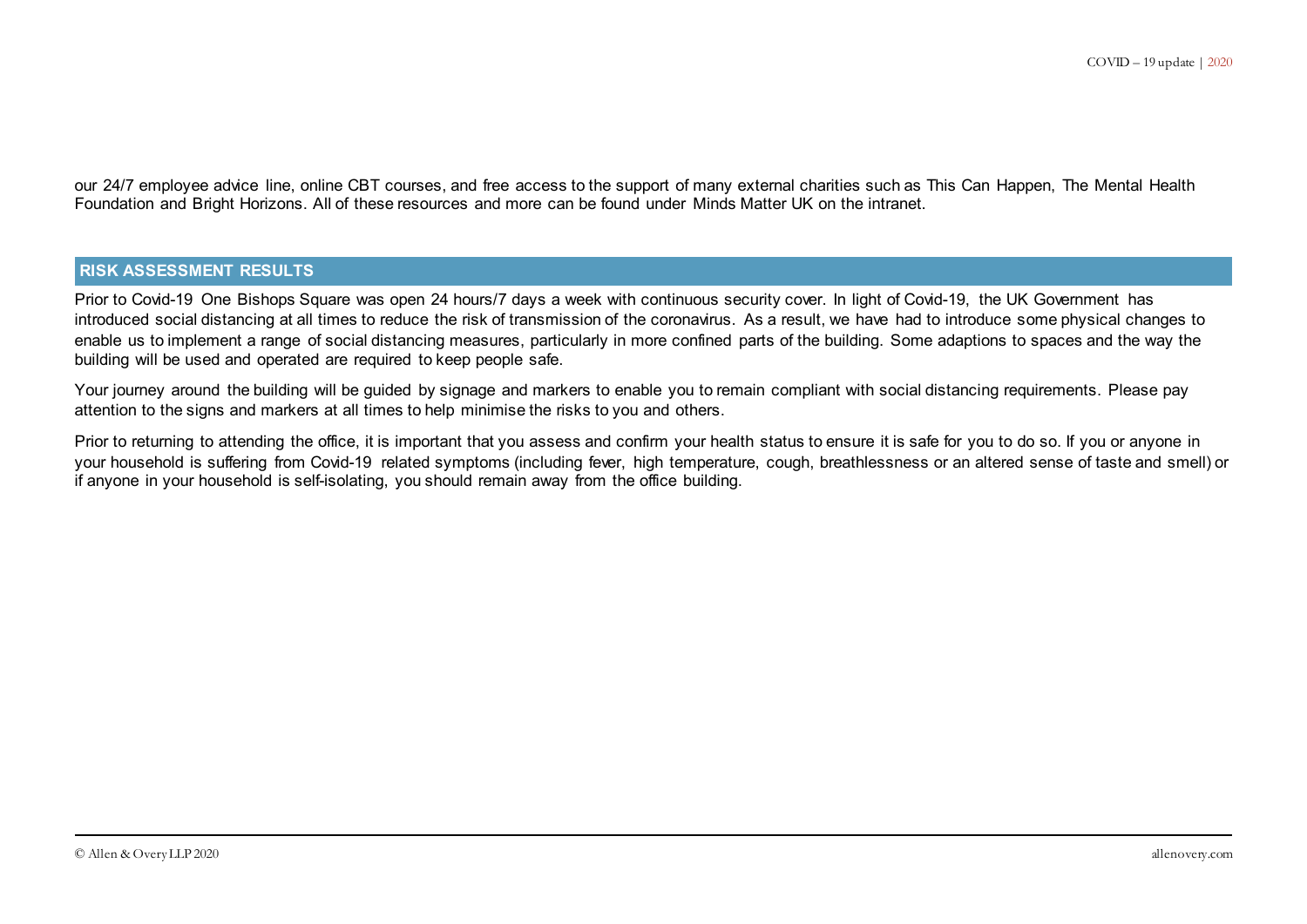<span id="page-3-1"></span><span id="page-3-0"></span>

| <b>Identified Risks</b>                                         | What we are doing to control these risks                                                                                                                                                                                                                                                                                                                                                                                                                                                                                                                                                                                                                                                                                                                                                                                                                                                                                                                                                                                                                                                                                                                                                                                                                                                                                                                                                                                                                                                                                                                                         | Who is responsible?                                              | When is the action<br>needed by? |
|-----------------------------------------------------------------|----------------------------------------------------------------------------------------------------------------------------------------------------------------------------------------------------------------------------------------------------------------------------------------------------------------------------------------------------------------------------------------------------------------------------------------------------------------------------------------------------------------------------------------------------------------------------------------------------------------------------------------------------------------------------------------------------------------------------------------------------------------------------------------------------------------------------------------------------------------------------------------------------------------------------------------------------------------------------------------------------------------------------------------------------------------------------------------------------------------------------------------------------------------------------------------------------------------------------------------------------------------------------------------------------------------------------------------------------------------------------------------------------------------------------------------------------------------------------------------------------------------------------------------------------------------------------------|------------------------------------------------------------------|----------------------------------|
| <b>Transmission risk due</b><br>to close contact with<br>others | Who can return to work?<br>All high-risk groups should not return to work during the initial phases of return. This<br>includes:<br>$clinically extremely vulnerable$ individuals; <sup>1</sup><br>a)<br>clinically vulnerable individuals; <sup>2</sup><br>b)<br>new or expectant mothers<br>C)<br>Those staff with pre-existing conditions, pregnant or new mothers and those with<br>disabilities are being consulted individually and appropriate measures or adjustments<br>put in place to assure their safety and wellbeing while they continue to work remotely.<br>Decisions have been made whether work is business-critical and cannot effectively be<br>done remotely. Staff who do not fall into this category are advised not to return to the<br>office at this time.<br>Staff who are unwell with symptoms of Covid-19 or who are living with a person who is<br>self-isolating, due to experiencing the symptoms or having tested positive for Covid-19,<br>are advised not to attend the office.<br>Comprehensive guidance on the NHS Test and Trace process and the steps<br>employees should take has been published on the Covid-19 intranet site. Training<br>regarding this has been provided by HR.<br>An approval process authorising attendance in the office has been implemented<br>requiring approval of the Practice Group Head or Director via email copied to the<br>relevant Group Manager and HR Head.<br>A formal approval log template has been created to record who is in the office on which<br>dates and in which precise desk location. | Partners and Managers,<br>HR, Business Services<br>and all staff | Completed                        |

 $\mathbf{1}^-$ <sup>1</sup> People at high risk from coronavirus according to the NHS (www.nhs.uk).

<sup>&</sup>lt;sup>2</sup> People at moderate risk of coronavirus according to the NHS (www.nhs.uk).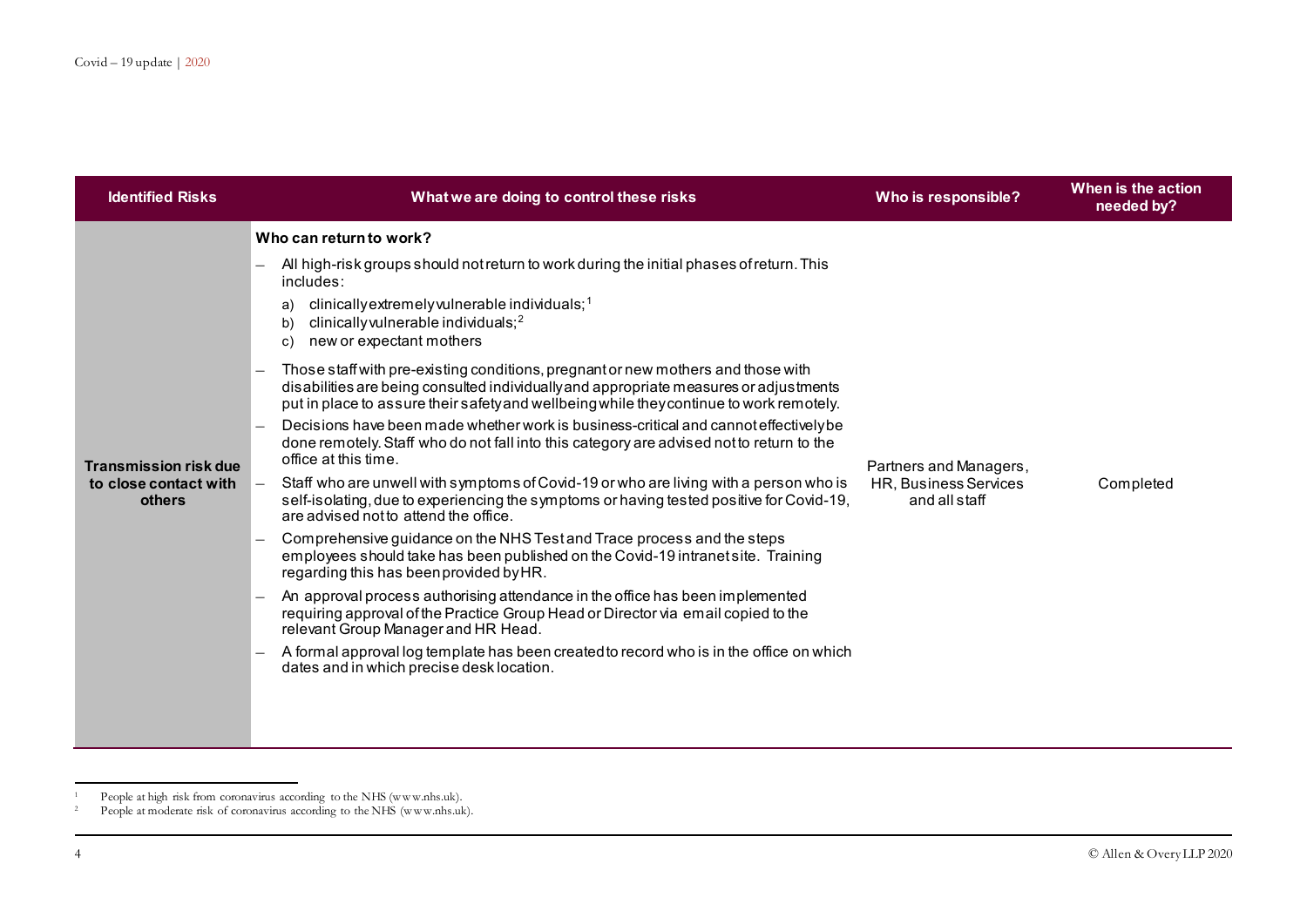| <b>Identified Risks</b> | What we are doing to control these risks                                                                                                                                                                                        | Who is responsible? | When is the action<br>needed by? |
|-------------------------|---------------------------------------------------------------------------------------------------------------------------------------------------------------------------------------------------------------------------------|---------------------|----------------------------------|
|                         | <b>Support to remote workers</b>                                                                                                                                                                                                |                     |                                  |
|                         | Equipment is being provided to enable staff to work from home safely and effectively<br>whether or not they are self-isolating.                                                                                                 |                     |                                  |
|                         | A series of webinars have been provided to support mental health and wellbeing and<br>$-$<br>other resources via the Minds Matter UK pages on the intranet.                                                                     |                     |                                  |
|                         | Close contact between co-workers                                                                                                                                                                                                |                     |                                  |
|                         | Staff have been allocated to split teams on a rota basis so that during the weeks they<br>are working from the office they will only be in socially distanced contact with the same<br>group of people within their split team. |                     |                                  |
|                         | Work activity has been prohibited to take place within the building unless individuals<br>are 2 metres apart.                                                                                                                   |                     |                                  |
|                         | Some workstations have been marked as unusable (with a red "X") where they do not<br>permit adequate social distancing and/or could experience high-traffic.                                                                    |                     |                                  |
|                         | Two and three person offices can only be occupied by one person at this time.<br>$\overline{\phantom{0}}$                                                                                                                       |                     |                                  |
|                         | Four to six person offices will be occupied byone person during the initial phase of the<br>office return and any increase in occupancy will need to meet the social distancing<br>criteria.                                    |                     |                                  |
|                         | Back-to-back or side-to-side working is required and face-to-face working is to be<br>avoided.                                                                                                                                  |                     |                                  |
|                         | In PA pods, desks are to be occupied diagonally to ensure the social distancing<br>guidelines are observed.                                                                                                                     |                     |                                  |
|                         | A clear desk policy has been implemented requiring desks to be de-cluttered and de-<br>personalised to enable effective cleaning and disinfecting of the work space.                                                            |                     |                                  |
|                         | Close contact between you and visitors                                                                                                                                                                                          |                     |                                  |
|                         | No unnecessary visitors are permitted to attend the office during the initial phases of<br>re-opening.                                                                                                                          |                     |                                  |
|                         | Visitor/Contractor passes will either be disposable or sanitised between uses.                                                                                                                                                  |                     |                                  |
|                         | Cloakroom facilities have been removed to avoid unnecessary contact.                                                                                                                                                            |                     |                                  |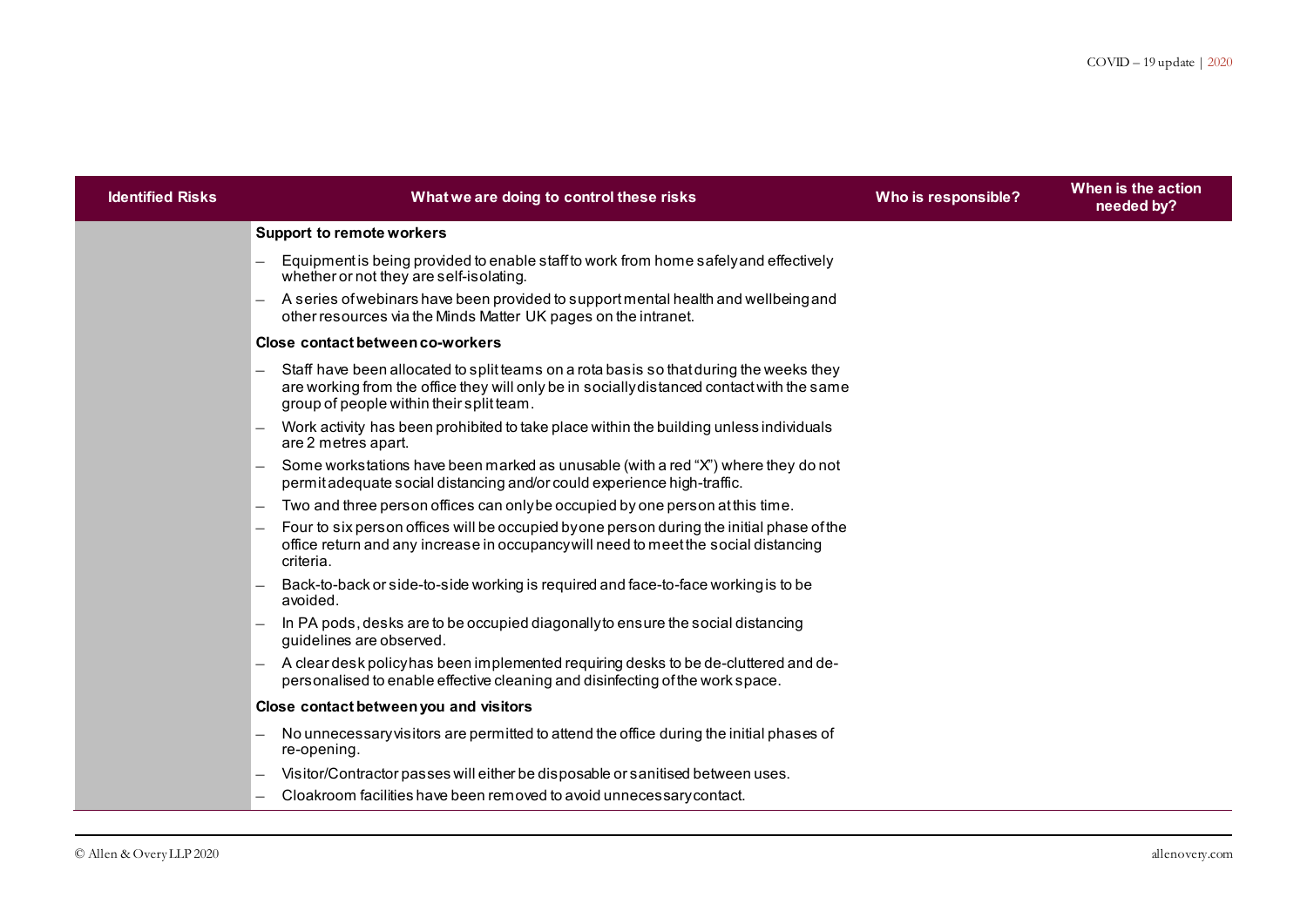| <b>Identified Risks</b> | What we are doing to control these risks                                                                                                                                                              | Who is responsible? | When is the action<br>needed by? |
|-------------------------|-------------------------------------------------------------------------------------------------------------------------------------------------------------------------------------------------------|---------------------|----------------------------------|
|                         | Clients/visitors/contractors will be advised to keep their coats, bags and luggage with<br>them at all times                                                                                          |                     |                                  |
|                         | Non-essential items have been removed from meeting rooms.                                                                                                                                             |                     |                                  |
|                         | A maximum of two people can use an internal meeting room at any one time during the<br>$\qquad \qquad -$<br>initial phases of re-opening.                                                             |                     |                                  |
|                         | Smaller meeting rooms where social distancing is not possible are closed.                                                                                                                             |                     |                                  |
|                         | Meeting room etiquette instructions will be located on each meeting room table.                                                                                                                       |                     |                                  |
|                         | Condeco booking panels outside meeting rooms have been switched off temporarily to<br>reduce touchpoints.                                                                                             |                     |                                  |
|                         | All other internal meetings should be conducted by WebEx.                                                                                                                                             |                     |                                  |
|                         | Other contact reducing measures                                                                                                                                                                       |                     |                                  |
|                         | When entering and leaving the building using speed lanes, staff are advised to follow<br>the instructions when swiping through the speed lanes so as not to make physical<br>contact with the reader. |                     |                                  |
|                         | Signage within lifts suggests using sleeves or elbows to push buttons to operate the lift.                                                                                                            |                     |                                  |
|                         | Signage in the library recommends to wear gloves/use wipes when using books and to<br>wash hands after contact.                                                                                       |                     |                                  |
|                         | Facilities management (during initial phases of re-opening)                                                                                                                                           |                     |                                  |
|                         | Office restaurants and coffee bars will remain closed until further notice.                                                                                                                           |                     |                                  |
|                         | Kitchen areas on floors will be open with a limited service in the initial phases of<br>opening.                                                                                                      |                     |                                  |
|                         | Personal utensils such as mugs, plates or cutlery are not to be left in the sink or on<br>countertops. Any items left behind will be removed.                                                         |                     |                                  |
|                         | Trolleys have been removed from kitchens so people cannot leave items for washing<br>up as this service will not operate until catering service is restored.                                          |                     |                                  |
|                         | Printers that are not required will be switched off and marked as out of use. Remaining<br>printers will be checked by IT for faults.                                                                 |                     |                                  |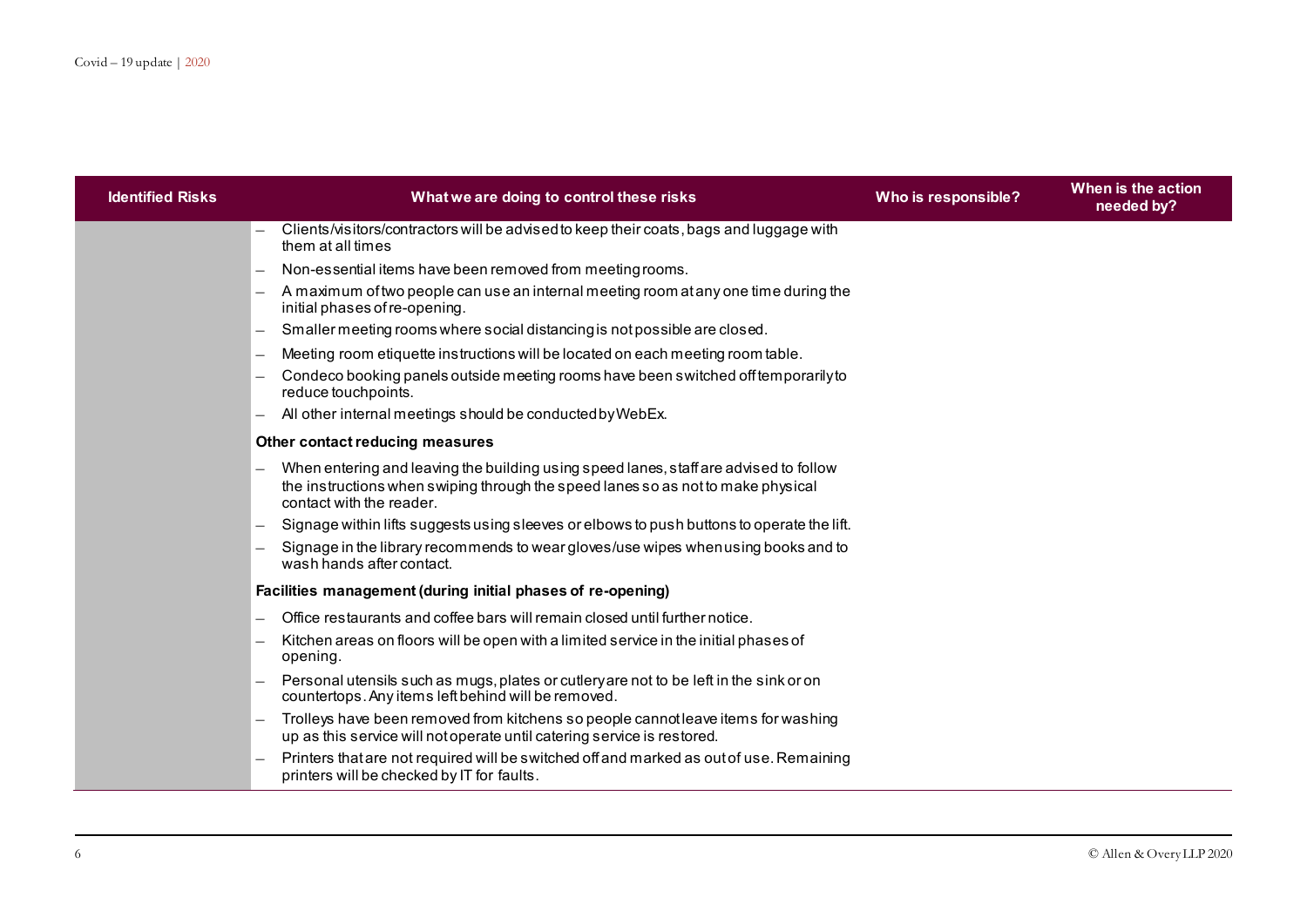| <b>Identified Risks</b> | What we are doing to control these risks                                                                                                                                                                                                        | Who is responsible? | When is the action<br>needed by? |
|-------------------------|-------------------------------------------------------------------------------------------------------------------------------------------------------------------------------------------------------------------------------------------------|---------------------|----------------------------------|
|                         | Disinfectant wipes will be provided at each printer in the building to be used before and<br>after using the printers.                                                                                                                          |                     |                                  |
|                         | Rest pods will remain closed until further notice, including the adjacent<br>shower facilities.                                                                                                                                                 |                     |                                  |
|                         | The ground floor cyclist and runner's changing rooms will remain closed until further<br>notice. Limited showers are available on the Car Park level.<br>Training floor rooms (including IT training rooms) will remain closed and locked until |                     |                                  |
|                         | further notice.<br>Client dining rooms will remain closed and locked until further notice.                                                                                                                                                      |                     |                                  |
|                         | The auditorium will remain closed until further notice.                                                                                                                                                                                         |                     |                                  |
|                         | Lavanda and Level 6 Terrace will remain closed until further notice.                                                                                                                                                                            |                     |                                  |
|                         | The Lobby Coffee Pod will remain closed until further notice.                                                                                                                                                                                   |                     |                                  |
|                         | The Health & Wellbeing Centre will remain closed until further notice. A GP service is<br>available via telephone appointment.                                                                                                                  |                     |                                  |
|                         | Uniformed staff changing rooms will remain closed until further notice.                                                                                                                                                                         |                     |                                  |
|                         | Front of House changing rooms will be unavailable and FOH staff are advised to travel<br>to and from work in their uniforms until further notice.                                                                                               |                     |                                  |
|                         | Music rooms will remain closed until further notice.                                                                                                                                                                                            |                     |                                  |
|                         | AV will continue to support client meetings and seminars remotely.                                                                                                                                                                              |                     |                                  |
|                         | The Bridge will continue to operate remotely.                                                                                                                                                                                                   |                     |                                  |
|                         | There will be very limited print support from the Print Room.                                                                                                                                                                                   |                     |                                  |
|                         | A skeleton Mail Room team will operate for business essential processing of mail and<br>couriers.                                                                                                                                               |                     |                                  |
|                         | Central Records will have no onsite presence.                                                                                                                                                                                                   |                     |                                  |
|                         | Document Production will continue to operate remotely.                                                                                                                                                                                          |                     |                                  |
|                         | Document Checking will continue to operate remotely.                                                                                                                                                                                            |                     |                                  |
|                         | Creative Services and Presentations will continue to operate remotely.                                                                                                                                                                          |                     |                                  |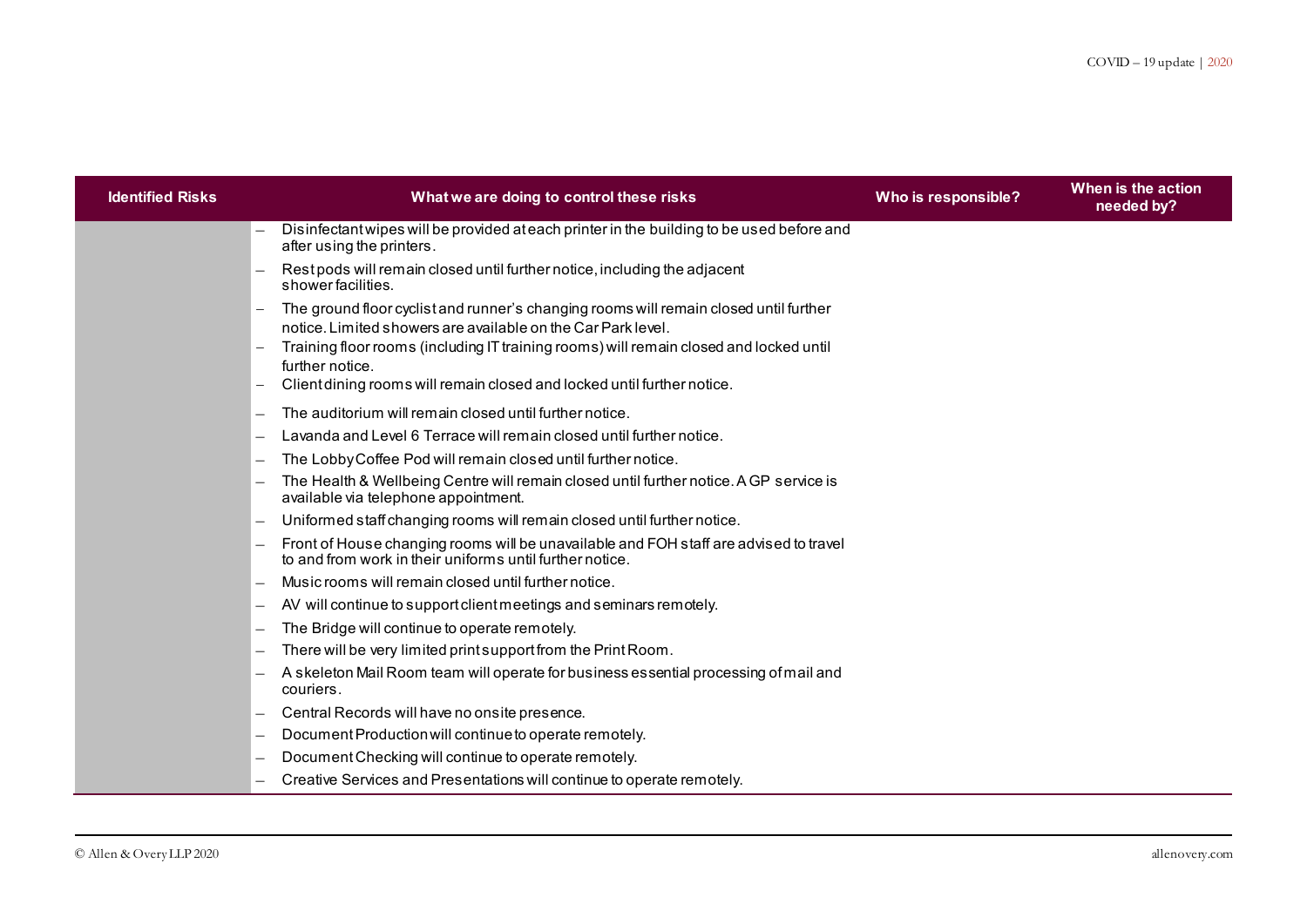| <b>Identified Risks</b>                  | What we are doing to control these risks                                                                                                                                                                                                                                                                                             | Who is responsible?                                                           | When is the action<br>needed by? |
|------------------------------------------|--------------------------------------------------------------------------------------------------------------------------------------------------------------------------------------------------------------------------------------------------------------------------------------------------------------------------------------|-------------------------------------------------------------------------------|----------------------------------|
|                                          | Business Services have developed a detailed signage pack to ensure clarity for<br>building users on: social distancing measures in place; how to move around the<br>building; enhanced hygiene measures and requirements and any other important<br>information building users need to be aware of e.g. which facilities are closed. |                                                                               |                                  |
|                                          | The prayer room remains available for use, but is limited to an occupancy of three<br>people at any one time.                                                                                                                                                                                                                        |                                                                               |                                  |
|                                          | Helping staff to understand social distancing                                                                                                                                                                                                                                                                                        |                                                                               |                                  |
|                                          | Staff training has been developed on what social distancing in the office means and<br>how to maintain this when in the office.                                                                                                                                                                                                      |                                                                               | Completed                        |
|                                          | Routes around office areas have been marked to reduce close contact which includes<br>one-way corridor and segregated corridor routes indicated by floor markings and<br>directional signage.                                                                                                                                        | Partners, Managers,<br><b>Business Services,</b><br>Procurement and all staff |                                  |
|                                          | A one-waysystem at entrances and exits to the building is in place.                                                                                                                                                                                                                                                                  |                                                                               |                                  |
|                                          | Chairs that are not being used have been removed to reduce the likelihood<br>inadvertently breaching the two metre requirement.                                                                                                                                                                                                      |                                                                               |                                  |
|                                          | Stairwells have been marked one-way in a downwards direction.                                                                                                                                                                                                                                                                        |                                                                               |                                  |
| Non-compliance with<br>social distancing | <b>Using lifts</b>                                                                                                                                                                                                                                                                                                                   |                                                                               |                                  |
| requirements                             | Lift use is restricted to ensure social distancing guidance can be followed and<br>restrictions regarding the number of passengers per lift is clearly indicated in the lift<br>lobbies.                                                                                                                                             |                                                                               |                                  |
|                                          | Goods lifts 1, 2 and 3 can carry only two passengers at a time.                                                                                                                                                                                                                                                                      |                                                                               |                                  |
|                                          | Firemen's lifts between the car park and office floors are limited to one passenger at a<br>time.                                                                                                                                                                                                                                    |                                                                               |                                  |
|                                          | Express lift between carpark and levels A, 0, 1, 6, 10 and 11 are limited to one<br>passenger at a time.                                                                                                                                                                                                                             |                                                                               |                                  |
|                                          | It has been determined that up to four people at a time could be accommodated in the<br>main passenger lifts if capacity and queuing times requires numbers to be increased. In<br>this case signage will be updated in all lift lobbies and lifts to indicate the increase in lift<br>passenger numbers.                            |                                                                               |                                  |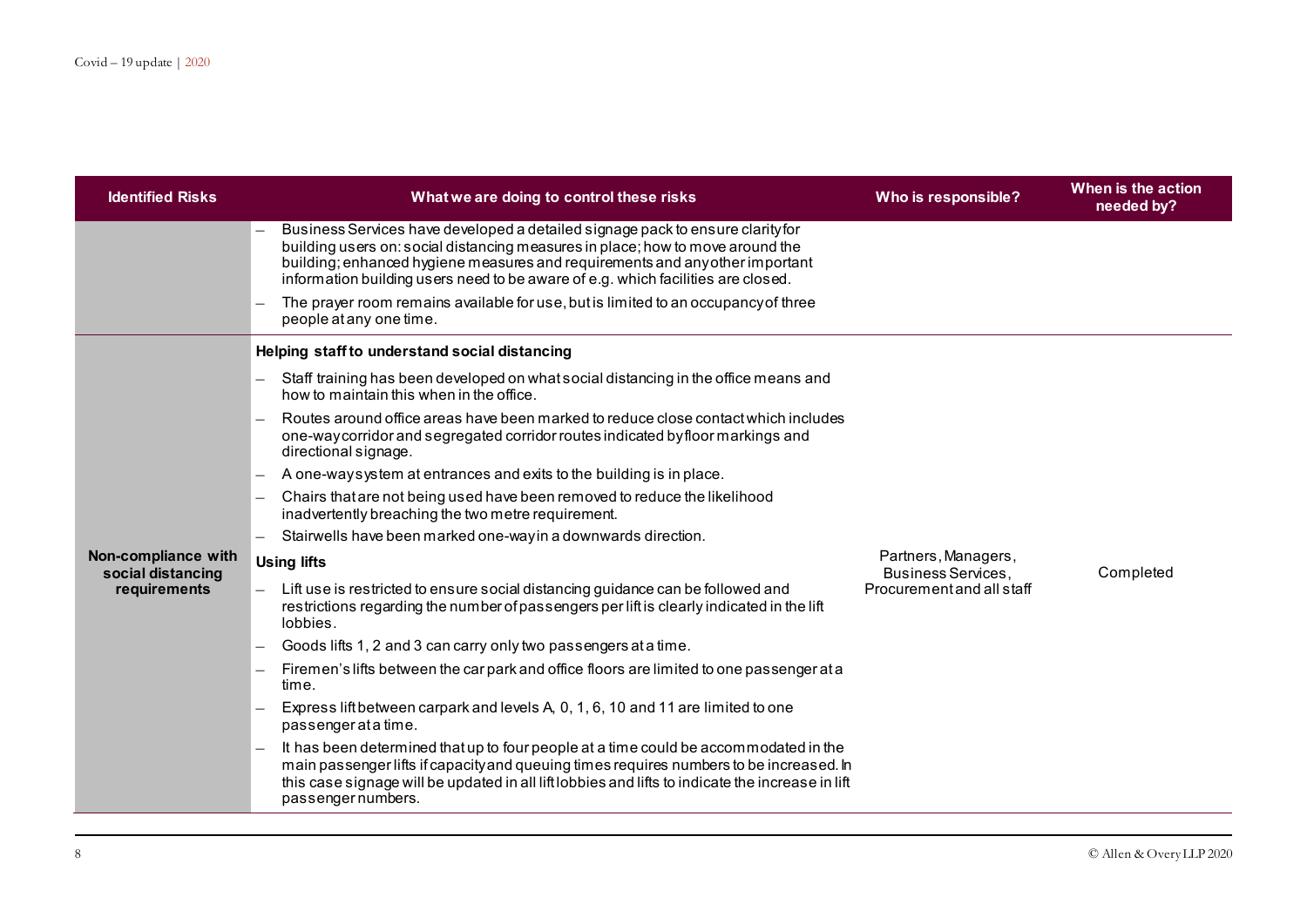| <b>Identified Risks</b>                   | What we are doing to control these risks                                                                                                                                                                        | Who is responsible?    | When is the action<br>needed by? |
|-------------------------------------------|-----------------------------------------------------------------------------------------------------------------------------------------------------------------------------------------------------------------|------------------------|----------------------------------|
|                                           | Clear floor signage is provided to advise where to stand whilst waiting for lifts to<br>maintain social distanding including queuing on the other side of the glass doors at the<br>entrances to office floors. |                        |                                  |
|                                           | The lift lobby has been assessed as able to safely accommodate three to four people.                                                                                                                            |                        |                                  |
|                                           | <b>Split teams</b>                                                                                                                                                                                              |                        |                                  |
|                                           | Split teams are identified by blue or yellow lanyards to denote their allocated team and<br>to reduce the number of people staff have regular contact with.                                                     |                        |                                  |
|                                           | Line Manager training has been developed regarding how to manage split teams.<br>$\overline{\phantom{0}}$                                                                                                       |                        |                                  |
|                                           | Other social distancing measures                                                                                                                                                                                |                        |                                  |
|                                           | Office opening hours have been changed from 24/7 to 6am to 7pm weekdays (the<br>office is closed on weekends) to allow for deep cleaning and disinfecting each evening<br>and during weekends.                  |                        |                                  |
|                                           | Perspexbarriers have been fitted as required at reception desks where face-to-face<br>contact is required.                                                                                                      |                        |                                  |
|                                           | Certain facilities remain closed including changing rooms and the fitness centre where<br>it is not possible to implement social distancing.                                                                    |                        |                                  |
|                                           | Staff are requested to maintain a two metre social distance when using washrooms,<br>hand basins and/or urinals.                                                                                                |                        |                                  |
|                                           | Cubicles are ventilated and self-contained and safe for single occupation.                                                                                                                                      |                        |                                  |
|                                           | Limits have been applied to washroom occupancy of three people in female<br>washrooms and three to four people in male washrooms.                                                                               |                        |                                  |
|                                           | Social distancing guidelines are displayed outside all washroom and other facilities to<br>whom the guidelines apply.                                                                                           |                        |                                  |
| <b>Transmission risk</b>                  | An approval process has been implemented which all staff must comply with before<br>coming into the office.                                                                                                     | Partners, Managers and |                                  |
| when travelling to and<br>from the office | Staff whose attendance at the office has been approved are advised not to use public<br>transport wherever possible but if necessary to avoid peak times when social<br>distancing is unlikely to be possible.  | all staff              | Completed                        |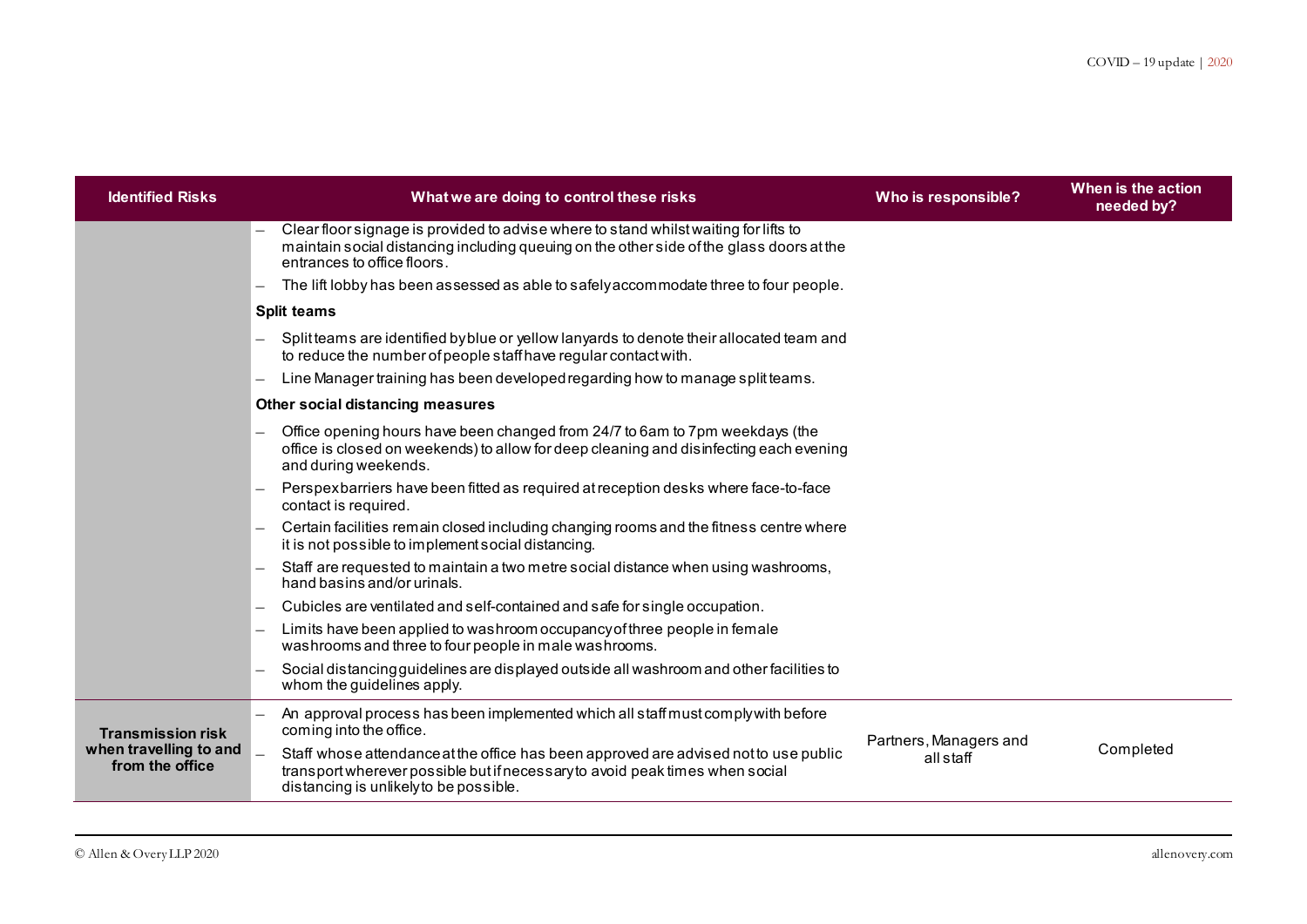| <b>Identified Risks</b>                     | What we are doing to control these risks                                                                                                                                                            | Who is responsible?       | When is the action<br>needed by? |
|---------------------------------------------|-----------------------------------------------------------------------------------------------------------------------------------------------------------------------------------------------------|---------------------------|----------------------------------|
|                                             | Staggered start and end times for working days are encouraged and should be<br>discussed with the relevant line manager or partner.                                                                 |                           |                                  |
|                                             | Staff are advised to maintain social distancing during any journey via any means of<br>transport including walking.                                                                                 |                           |                                  |
|                                             | Staff are encouraged to walk/cycle to office.<br>$\equiv$                                                                                                                                           |                           |                                  |
|                                             | Staff are advised to travel using their own vehicle if possible (parking spaces can be<br>$-$<br>booked in advance due to limited availability of spaces).                                          |                           |                                  |
|                                             | If travelling by taxi staff should use the Firm's approved provider and be aware that<br>face coverings will be required for all journeys.                                                          |                           |                                  |
|                                             | Staff are advised to wash their hands for at least 20 seconds or sanitise them before<br>and after each journey.                                                                                    |                           |                                  |
|                                             | Reinforced hygiene habits                                                                                                                                                                           |                           |                                  |
|                                             | Staff will be reminded by signage positioned all around the office and via published<br>guidance that hand was hing remains the most effective way of helping to prevent the<br>spread of Covid-19. |                           |                                  |
|                                             | Staff should cover coughs or sneezes with a tissue, then throw the tissue in the bin.                                                                                                               |                           |                                  |
|                                             | Staff should use the hand sanitiser provided when entering and leaving the building<br>and in the lift lobbies when moving between floors.                                                          |                           |                                  |
| Non-compliance with<br>cleaning and hygiene | Hand sanitiser is also available in meeting rooms and kitchen areas.                                                                                                                                | <b>Business Services</b>  |                                  |
| procedures in office                        | Handwashing is prohibited in the kitchen sinks, onlywashrooms are to be used.                                                                                                                       | Procurement and all staff | Completed                        |
| areas                                       | Disposing of face coverings                                                                                                                                                                         |                           |                                  |
|                                             | Face coverings should not be worn when entering the building.                                                                                                                                       |                           |                                  |
|                                             | Face coverings and gloves used during the commute to work should be disposed of in<br>the bins provided at the entrances for safe disposal of face coverings and gloves.                            |                           |                                  |
|                                             | Reusable cloth face coverings should be stored in the member of staff's own bag and<br>taken home for cleaning.                                                                                     |                           |                                  |
|                                             | Should staff wish to wear a face covering in the building they should put on a new one<br>once at their work station. Any disposable face coverings worn in the building must be                    |                           |                                  |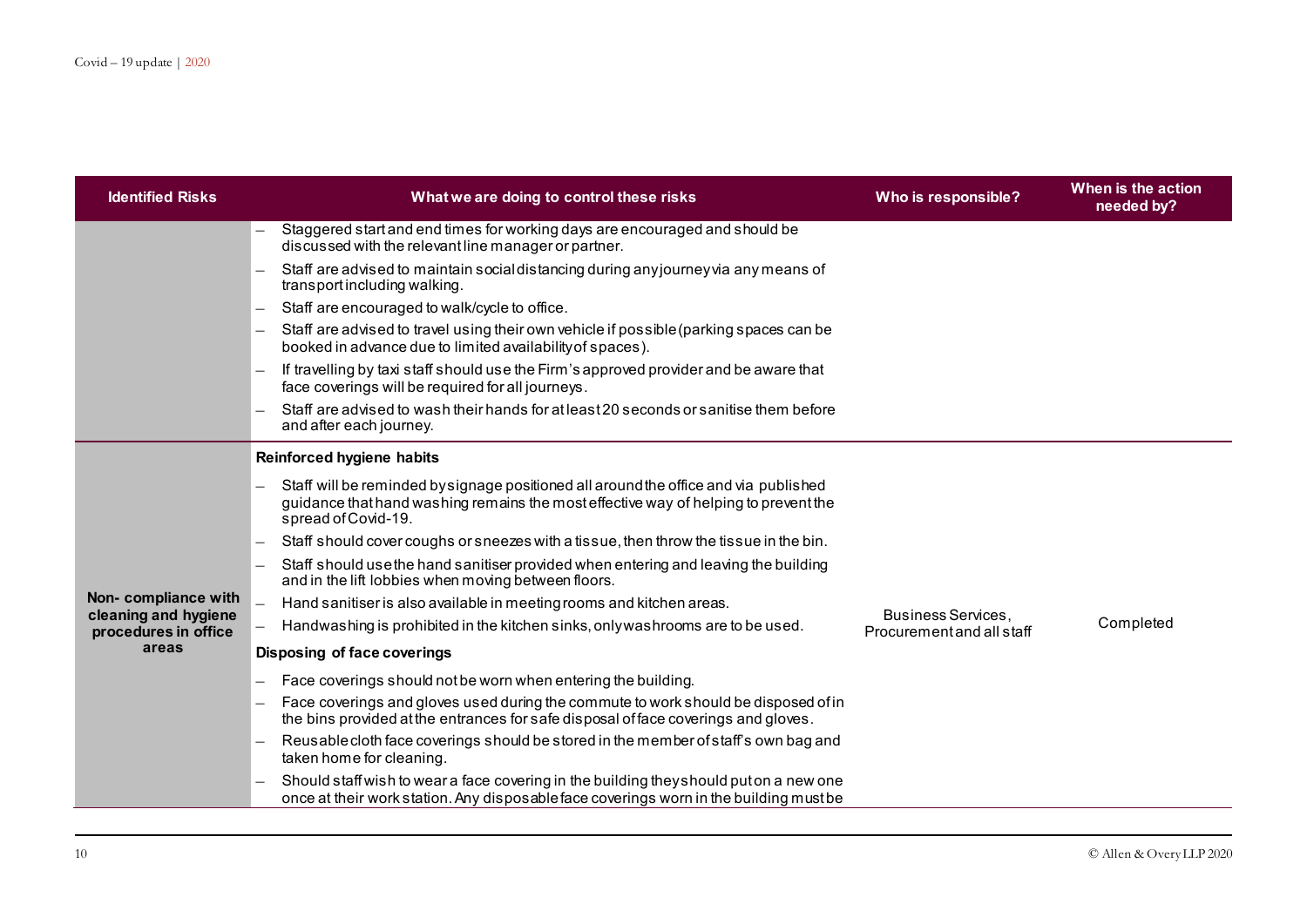| <b>Identified Risks</b> | What we are doing to control these risks                                                                                                                                                                                                                                                                              | Who is responsible? | When is the action<br>needed by? |
|-------------------------|-----------------------------------------------------------------------------------------------------------------------------------------------------------------------------------------------------------------------------------------------------------------------------------------------------------------------|---------------------|----------------------------------|
|                         | disposed of in the white bin in the office or next to the desk only, to allow for its safe<br>disposal.                                                                                                                                                                                                               |                     |                                  |
|                         | Desks and other equipment                                                                                                                                                                                                                                                                                             |                     |                                  |
|                         | Desks which have been occupied will be cleaned at the end of each working day and<br>cleaners will be notified by marking the desk as "used". At the end of the working day<br>the red and green tent card on each desk should be turned to red to indicate to the<br>cleaners that the desk needs to be disinfected. |                     |                                  |
|                         | A mandatory clear desk policy is in place to facilitate thorough cleaning of workspaces,<br>including desks and has been communicated to staff.                                                                                                                                                                       |                     |                                  |
|                         | Desks must be kept free of personal items which are required to be removed from<br>office areas where possible and staff can only use personal storage spaces where<br>necessary.                                                                                                                                     |                     |                                  |
|                         | Disinfectant wipes should be used to clean the workstation and equipment used and<br>when touching buttons on printers, coffee machines, water taps or microwave ovens.                                                                                                                                               |                     |                                  |
|                         | Staff should use only a personal cup or glass for drinking. Disposable cutlery is<br>$\overline{\phantom{0}}$<br>available in the kitchens and it should be disposed of in the food composting waste<br>stream (large white bin with green lid).                                                                      |                     |                                  |
|                         | <b>Public areas</b>                                                                                                                                                                                                                                                                                                   |                     |                                  |
|                         | Enhanced cleaning will be undertaken in public and high-use areas throughout the<br>times of occupation.                                                                                                                                                                                                              |                     |                                  |
|                         | A public areas cleaner will be present in the lobby and lift lobbies to ensure sanitiser<br>dispensers are replenished, and to ensure the regular disinfection of high-contact<br>touchpoints.                                                                                                                        |                     |                                  |
|                         | Regular cleaning of all high-contact touchpoints such as speed lanes, card readers,<br>door handles, keyboards, lift buttons, door release buttons, microwave buttons, taps<br>etc. will occur frequently throughout the day.                                                                                         |                     |                                  |
|                         | The bins provided for the disposal of face coverings and gloves on entering the building<br>will be emptied regularly throughout the day.                                                                                                                                                                             |                     |                                  |
|                         |                                                                                                                                                                                                                                                                                                                       |                     |                                  |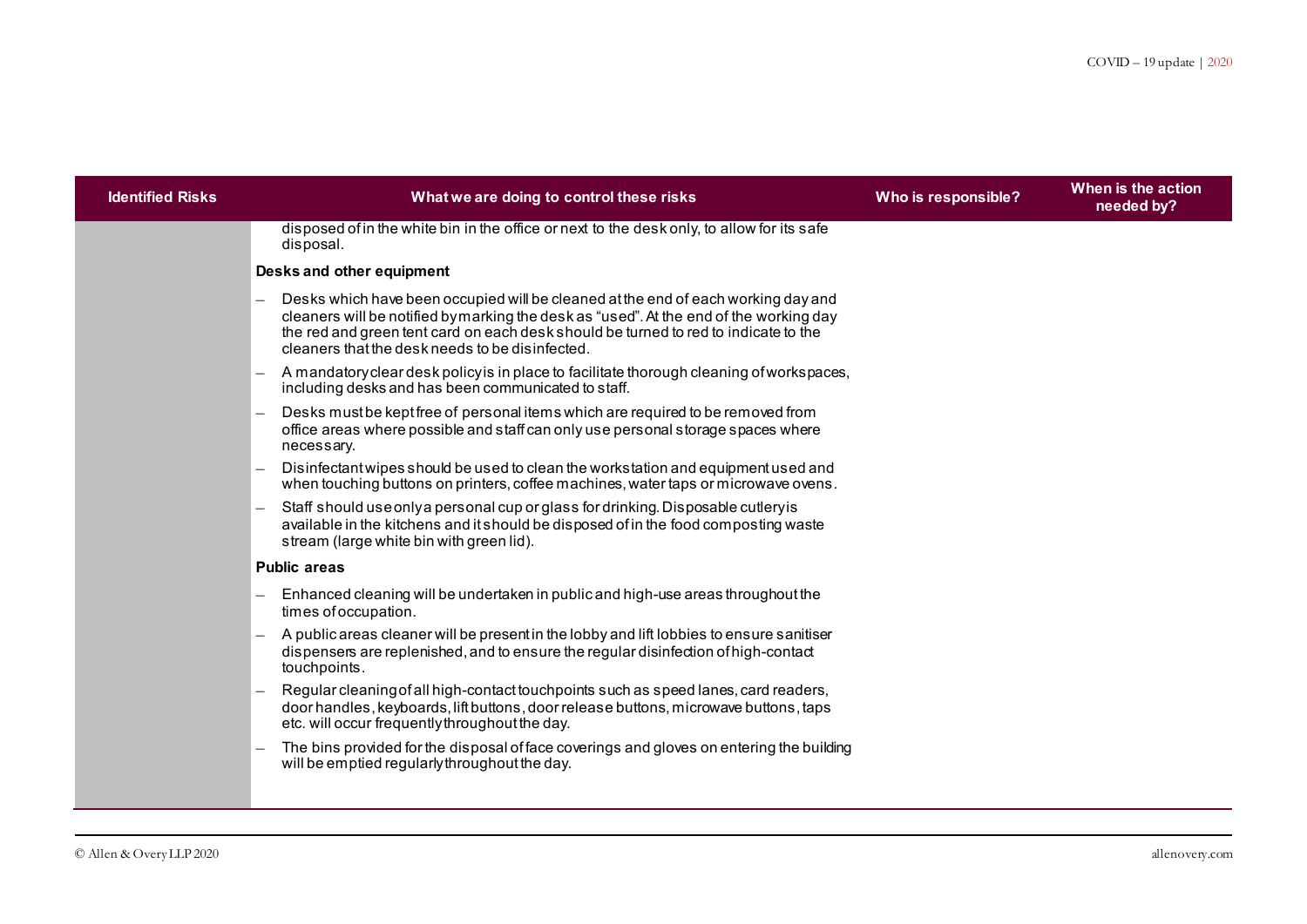| <b>Identified Risks</b> | What we are doing to control these risks                                                                                                                                                                                                                                                                            | Who is responsible? | When is the action<br>needed by? |
|-------------------------|---------------------------------------------------------------------------------------------------------------------------------------------------------------------------------------------------------------------------------------------------------------------------------------------------------------------|---------------------|----------------------------------|
|                         | Washrooms                                                                                                                                                                                                                                                                                                           |                     |                                  |
|                         | Particular care to be taken when using toilets and entering and leaving these areas<br>adhering to the washroom etiquette guidance and instructions on the visible signage.                                                                                                                                         |                     |                                  |
|                         | Staff are advised to use paper towels where possible.                                                                                                                                                                                                                                                               |                     |                                  |
|                         | <b>Cleaning and disinfectant processes</b>                                                                                                                                                                                                                                                                          |                     |                                  |
|                         | Cleaning and disinfection activities have been fullyrisk-assessed and appropriate<br>methods will be used to undertake the activity. This includes knowing whether the<br>environment being cleaned has been occupied by an individual possibly exposed to the<br>Covid-19 virus, or confirmed as having the virus. |                     |                                  |
|                         | The Personal Protective Equipment (PPE) required to be worn for disinfecting an area<br>where an individual with possible or confirmed Covid-19 has been will be used by<br>cleaning staff.                                                                                                                         |                     |                                  |
|                         | A member of the Resilience Team must be contacted to arrange disinfection if a<br>member of staff has been sent home to self-isolate as a result of displaying symptoms<br>or being diagnosed with Covid-19 or having been in close contact with somebody<br>known or suspected of having Covid-19.                 |                     |                                  |
|                         | Where possible, areas will be kept closed and secure for 72 hours before disinfecting<br>as the amount of virus contamination will then have decreased significantly.                                                                                                                                               |                     |                                  |
|                         | Disposable cloths or paper roll and disposable mop heads will be used to clean and<br>disinfect hard surfaces, floors, chairs, door handles, sanitary fittings etc. and<br>appropriate cleaning guidance adhered to.                                                                                                |                     |                                  |
|                         | Such items will be disposed of into waste bags marked with "Waste - possible cases"<br>and disposed of according to the appropriate waste guidance.                                                                                                                                                                 |                     |                                  |
|                         | When items cannot be cleaned either by using detergents or by laundering, for<br>example upholstered furniture and mattresses, steam cleaning maybe used.                                                                                                                                                           |                     |                                  |
|                         | The names and contact details of those carrying out cleaning of an area that an<br>individual with possible Covid-19 has been in should be recorded by the person<br>responsible for that setting.                                                                                                                  |                     |                                  |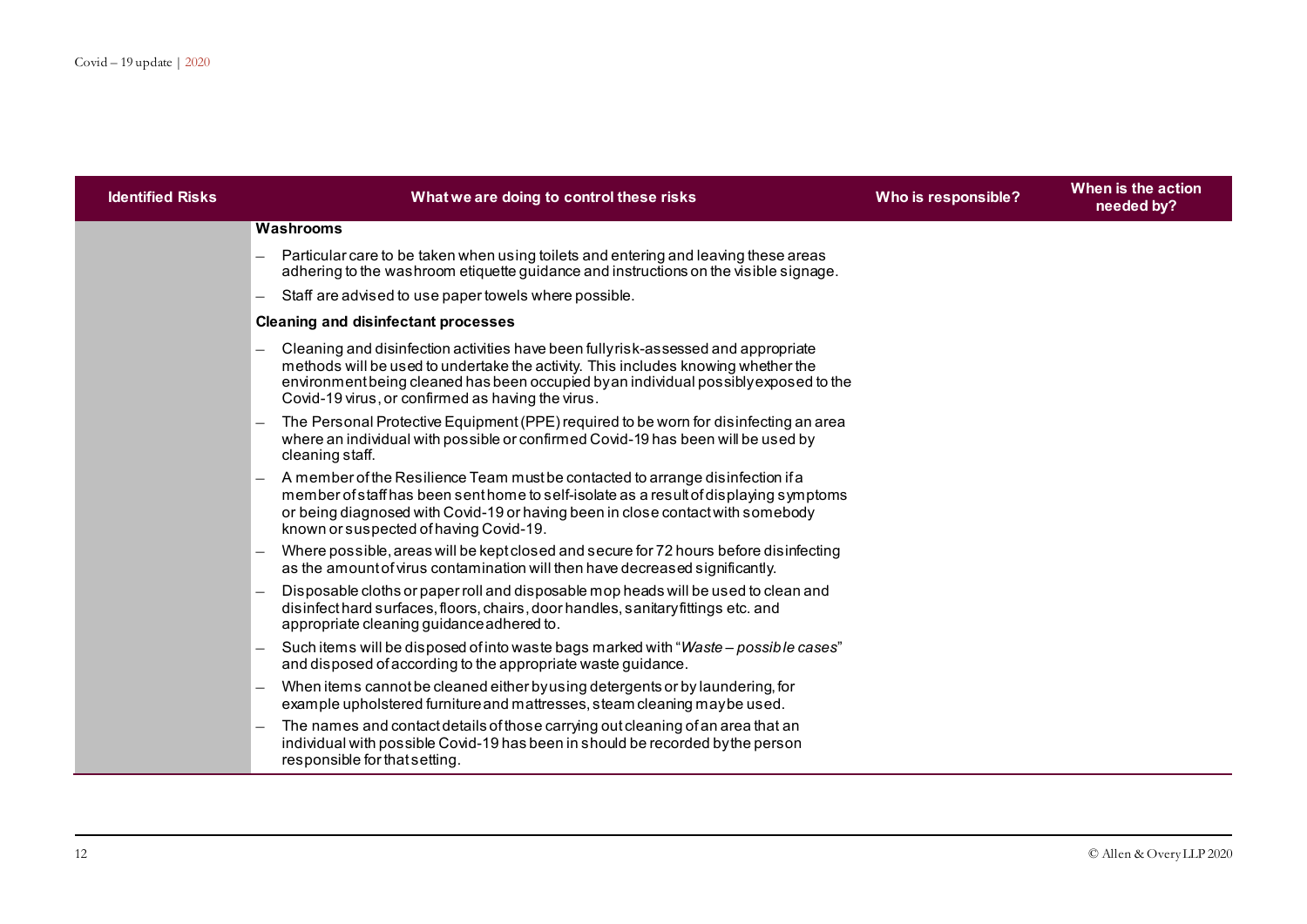| <b>Identified Risks</b>                                                     | What we are doing to control these risks                                                                                                                                                                                                                                | Who is responsible?                       | When is the action<br>needed by? |
|-----------------------------------------------------------------------------|-------------------------------------------------------------------------------------------------------------------------------------------------------------------------------------------------------------------------------------------------------------------------|-------------------------------------------|----------------------------------|
|                                                                             | As part of the contact tracing process for a confirmed case, the local Health Protection<br>Team or similar authority will advise on arrangements for follow up required for 14 days<br>after the cleaning process took place.                                          |                                           |                                  |
|                                                                             | Procurement are supplying; disinfectant wipes; telephone wipes; disinfectant sprays<br>and bottles; Tork paper; was te bins for entrances; hand sanitiser; fogging machines;<br>reception screens; tensabarriers; external signage stands; and internal signage stands. |                                           |                                  |
|                                                                             | Limited re-opening of the loading bayand goods-in room with suggested hours of 7am<br>to 2pm from September. Security will manage deliveries from June - August, which<br>should be minimal.                                                                            |                                           |                                  |
|                                                                             | Only business essential deliveries are permitted.                                                                                                                                                                                                                       |                                           |                                  |
| <b>Transmission risk from</b><br>inbound and outbound<br>goods and services | Larger deliveries of cardboard packages will be quarantined and where appropriate<br>treated with UV light sanitiser.                                                                                                                                                   |                                           |                                  |
|                                                                             | During the initial phases of re-opening, there will be limited re-opening of the waste<br>room with collections of confidential waste to resume.                                                                                                                        | <b>Business Services and all</b><br>staff | Completed                        |
|                                                                             | No personal couriers are to be delivered to the office, including but not limited to<br>Amazon deliveries.                                                                                                                                                              |                                           |                                  |
|                                                                             | No personal outbound mail will be handled at this time.                                                                                                                                                                                                                 |                                           |                                  |
|                                                                             | No food deliveries can be brought to reception.                                                                                                                                                                                                                         |                                           |                                  |
|                                                                             | No florist service until September.                                                                                                                                                                                                                                     |                                           |                                  |
|                                                                             | Staff are only permitted to enter vending areas when social distancing protocols can be<br>followed while using the area.                                                                                                                                               |                                           |                                  |
|                                                                             | All staff are required to follow good hygiene practises while using the facilities.                                                                                                                                                                                     |                                           |                                  |
| <b>Transmission risk from</b>                                               | Social distancing markings have been applied in large seating areas where required.                                                                                                                                                                                     |                                           |                                  |
| use of Vending and                                                          | Staff are encouraged to use safe outside areas for breaks where possible.                                                                                                                                                                                               | All staff                                 | Completed                        |
| <b>Seating Areas</b>                                                        | Staff must bring in their own food or purchase food from the takeaway services<br>$\overline{\phantom{0}}$<br>available around One Bishops Square.                                                                                                                      |                                           |                                  |
|                                                                             | Staff should maintain social distancing whilst seated in rest areas.                                                                                                                                                                                                    |                                           |                                  |
|                                                                             | Only two people at a time will be permitted in kitchen areas.                                                                                                                                                                                                           |                                           |                                  |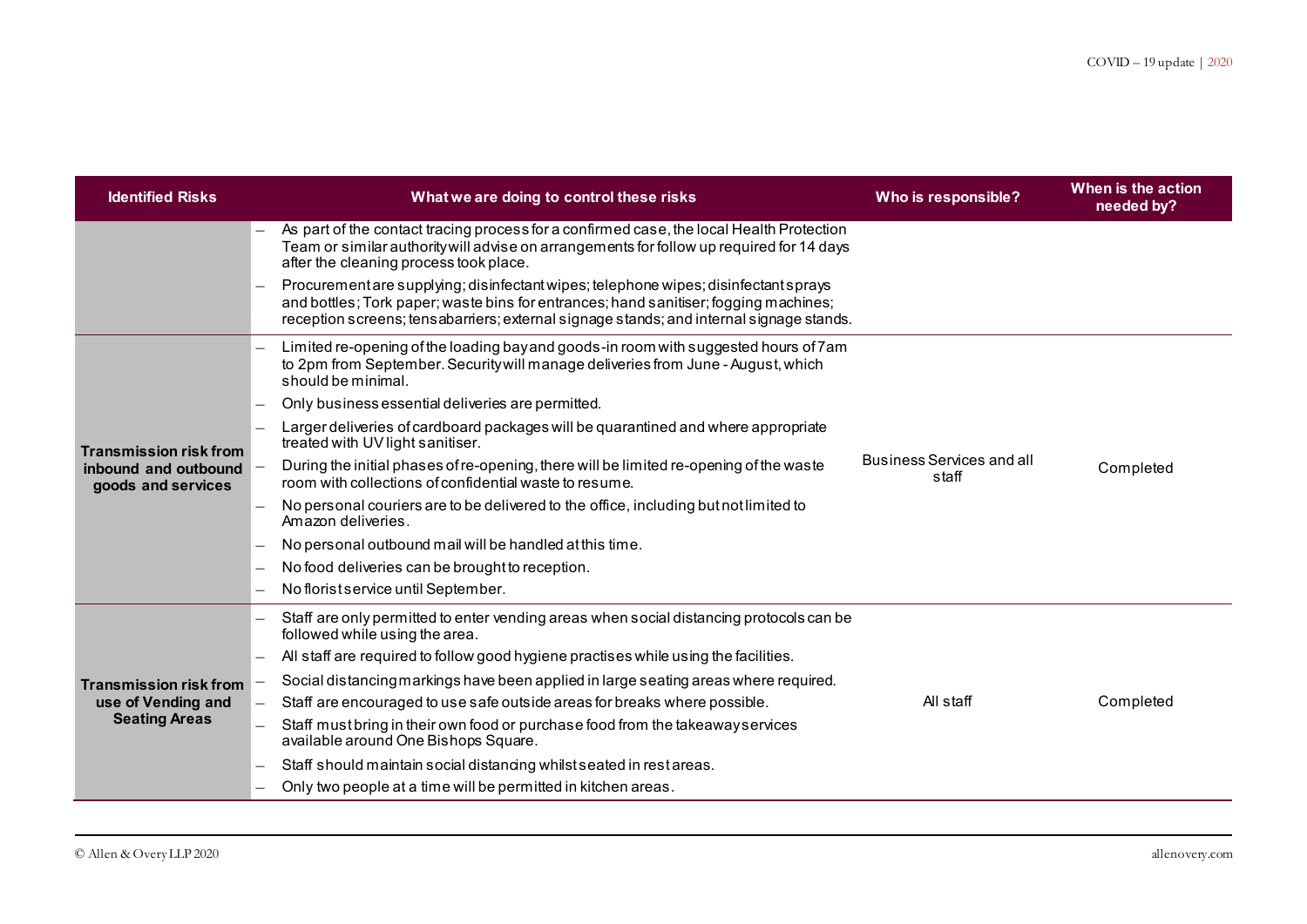| <b>Identified Risks</b>    | What we are doing to control these risks                                                                                                                                                                                                                                                                                                                                                                                                                                                                                                                                                                                                                                                                                                                                                                                                                                                          | Who is responsible?                                 | When is the action<br>needed by? |
|----------------------------|---------------------------------------------------------------------------------------------------------------------------------------------------------------------------------------------------------------------------------------------------------------------------------------------------------------------------------------------------------------------------------------------------------------------------------------------------------------------------------------------------------------------------------------------------------------------------------------------------------------------------------------------------------------------------------------------------------------------------------------------------------------------------------------------------------------------------------------------------------------------------------------------------|-----------------------------------------------------|----------------------------------|
| Non-compliant<br>behaviour | Appropriate behaviours will be reinforced via regular comms and role modelling.<br>Monitoring of areas that are occupied to ensure social distancing is being followed.<br>Security guards located at the speed lanes will be monitoring social distancing and<br>managing any queuing as far as reasonably practicable whilst maintaining vigilance on<br>who is entering and leaving the building.<br>Use GM and BS Forums to update advice and guidance.<br>Training regarding how to manage spilt teams effectively; including scenario based<br>guidance and how to address non-compliant behaviour.                                                                                                                                                                                                                                                                                         | Comms.<br><b>Business Services and all</b><br>staff | Completed                        |
| <b>Air Quality</b>         | Assurity Consulting advice confirms the current system provides adequate provision<br>during Covid-19.<br>Air conditioning fully functional throughout the year.<br>Fresh air supply maintained to building regulation requirements.<br>Suitable air changes in office spaces.<br>Filters provided on air intakes are maintained and changed as required.<br>Filters provided on local fan coil units and systems maintained as normal.<br>Encouraging open office doors to encourage ventilation where possible.<br>Planned preventative maintenance undertaken on all air conditioning and associated<br>plant and equipment.<br>Environmental checks on air quality periodically throughout the year to ensure that they<br>do not automatically reduce ventilation levels due to lower than normal occupancy<br>levels.<br>Business Services Helpdesk to be notified of any problems on 3400. | <b>Business Services</b>                            | Completed                        |
| <b>Fire</b>                | Staff trained in fire precautions in place (e.g. alarm system etc.) and actions required.<br>Fire notices displayed.<br>Social distancing protocols do not need to be followed when evacuating the building.<br>Temporary Dispersal Procedure in place while building has low occupation. Assembly<br>areas not to be used. Once outside the building, disperse to any safe distance from the<br>building but maintain the current social distancing advice.                                                                                                                                                                                                                                                                                                                                                                                                                                      | <b>Business Services</b>                            | Completed                        |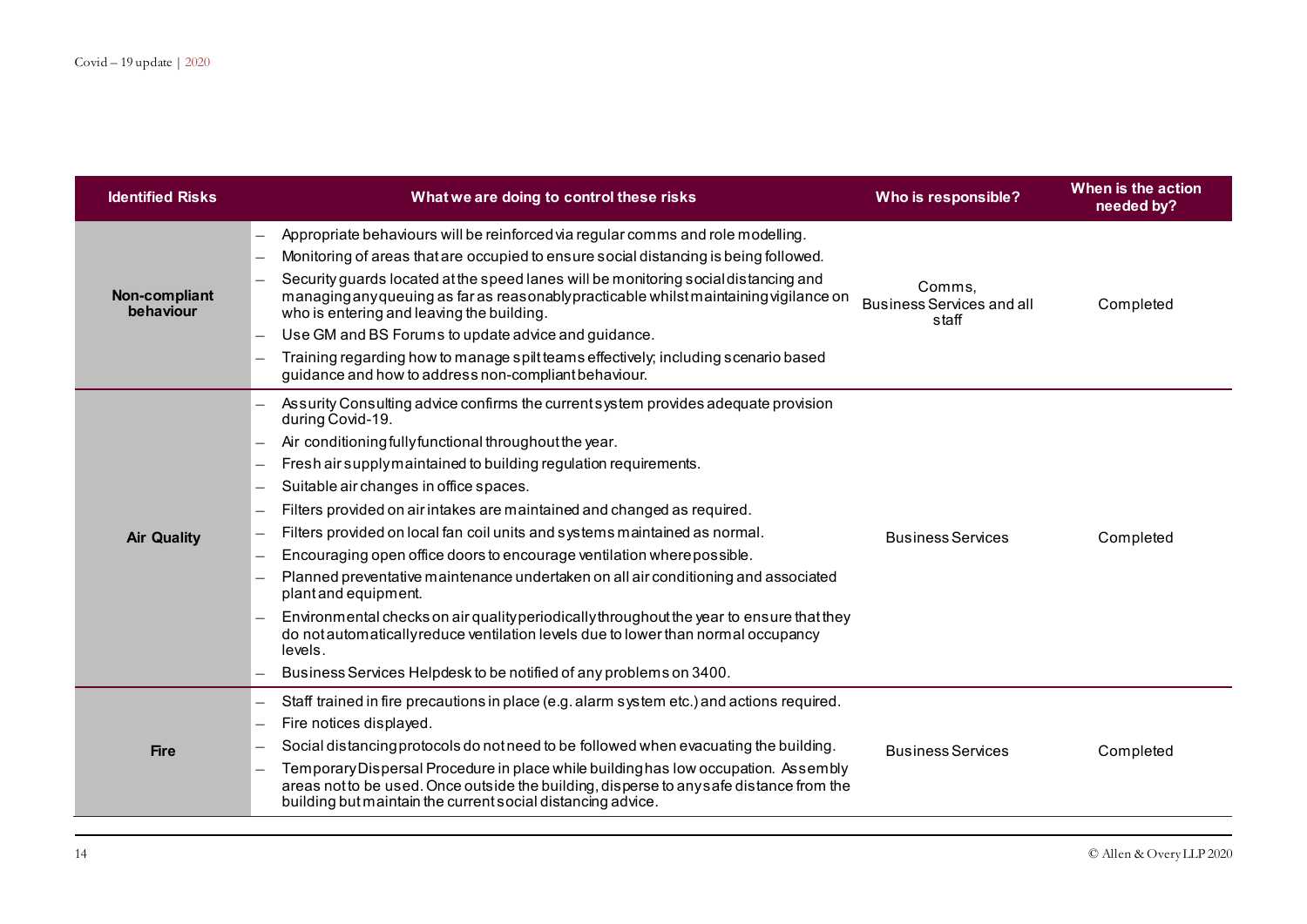| <b>Identified Risks</b>    | What we are doing to control these risks                                                                                      | Who is responsible?      | When is the action<br>needed by? |
|----------------------------|-------------------------------------------------------------------------------------------------------------------------------|--------------------------|----------------------------------|
|                            | Fire alarm system is maintained in accordance with BS5839 and competent<br>maintainers on site at all times.                  |                          |                                  |
|                            | Practice fire evacuation undertaken each year.                                                                                |                          |                                  |
|                            | Weekly fire alarm audibility testing undertaken.                                                                              |                          |                                  |
|                            | Fire Wardens in place in order to evacuate floors effectively.                                                                |                          |                                  |
|                            | Personal Evacuation Egress Plan (PEEP) in place for persons requiring assistance to<br>leave the building.                    |                          |                                  |
|                            | Additional training being provided to ensure there are sufficient Fire Wardens whilst<br>operating split teams.               |                          |                                  |
| <b>Emergency Situation</b> | Emergencyprocedure and actions required are published on the intranet.                                                        |                          |                                  |
|                            | Specific information on the action to take depending on the emergency will be<br>communicated to occupants via the PA system. |                          |                                  |
|                            | PA system is maintained in accordance with BS5839 and competent maintainers on<br>site at all times.                          | <b>Business Services</b> | Completed                        |
|                            | Weekly PA audibility testing undertaken.                                                                                      |                          |                                  |
|                            | Personal Evacuation Egress Plan (PEEP) in place for persons requiring assistance to<br>leave the building.                    |                          |                                  |
|                            | At least one First Aider in security will be present while staff are in the building.                                         |                          |                                  |
|                            | First Aiders must wash their hands or use sanitising gel before and after treating a<br>casualty.                             |                          |                                  |
|                            | First Aiders trained not to cough or sneeze over first aiders when treating them.                                             |                          |                                  |
| <b>First Aid Provision</b> | Updated information from British Red Cross will be provided to First Aiders when<br>received.                                 | <b>Business Services</b> | Completed                        |
|                            | Disposable gloves will be provided to be worn by First Aiders.                                                                |                          |                                  |
|                            | Disposable face masks and aprons will be provided to First Aiders.                                                            |                          |                                  |
|                            | Firstaiders will cover their own cuts and grazes with waterproof dressings.                                                   |                          |                                  |
|                            | All first aid related waste will be disposed of safely.                                                                       |                          |                                  |
|                            | Temporary extension of First Aider Certification.                                                                             |                          |                                  |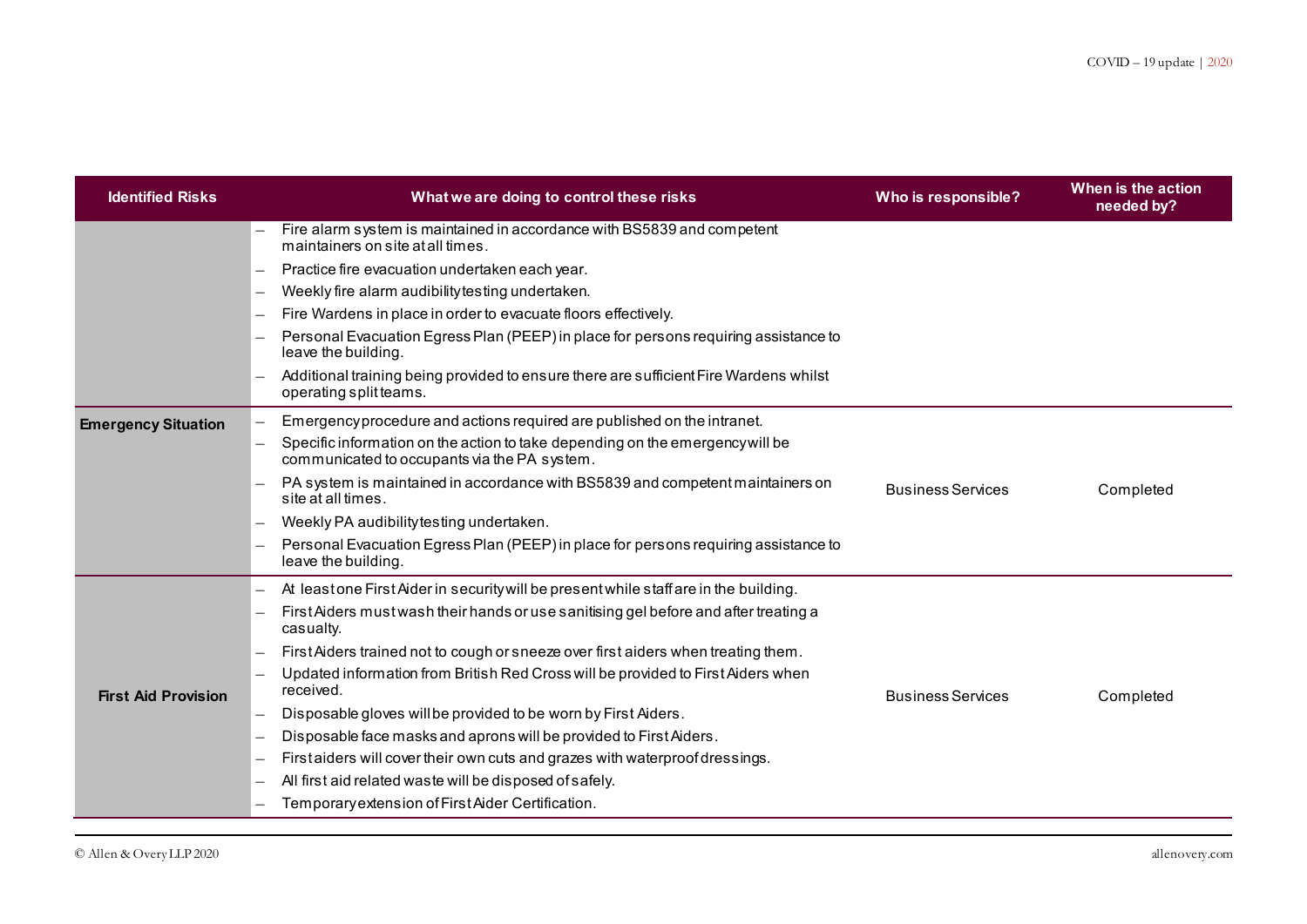| <b>Identified Risks</b>                                         | What we are doing to control these risks                                                                                                                                                                                                                                                                                                                                                                                                                                                                                                                                                                                                                                                                                                                                                                                                                                                                                                                                                                                                                                                                                                                                                                                         | Who is responsible?      | When is the action<br>needed by? |
|-----------------------------------------------------------------|----------------------------------------------------------------------------------------------------------------------------------------------------------------------------------------------------------------------------------------------------------------------------------------------------------------------------------------------------------------------------------------------------------------------------------------------------------------------------------------------------------------------------------------------------------------------------------------------------------------------------------------------------------------------------------------------------------------------------------------------------------------------------------------------------------------------------------------------------------------------------------------------------------------------------------------------------------------------------------------------------------------------------------------------------------------------------------------------------------------------------------------------------------------------------------------------------------------------------------|--------------------------|----------------------------------|
| <b>Managing infectious</b><br>diseases (other than<br>Covid-19) | Management of infectious disease is undertaken in accordance with guidance provided<br>by professional medical staff and relevant government bodies.<br>RIDDOR regulations will be followed in relation to reportable diseases.                                                                                                                                                                                                                                                                                                                                                                                                                                                                                                                                                                                                                                                                                                                                                                                                                                                                                                                                                                                                  | <b>Business Services</b> | Completed                        |
| <b>Infection Control</b>                                        | Staff have been notified via posters and digitalised artwork of the NHS Test and Trace<br>scheme and its importance.<br>A Test and Trace guidance and FAQ document has been created, outlining the<br>principles that staff should adhere to in order to help the firm facilitate test and trace,<br>by:<br>Outlining the steps to follow should someone fall ill with Covid-19 symptoms whilst<br>a)<br>attending the office or within the preceding 48 hours, including alerting HR and the<br>Health and Safety team so that extensive cleaning of their office environment can<br>be carried out and a list of their direct contacts can be established<br>Outlining the steps to follow should an individual have had close contact with<br>b)<br>someone (either internal or external to the firm) with symptoms of Covid-19<br>All those who have had close contact with someone with Covid-19 symptoms will<br>C)<br>be asked to self-isolate, not attend the office and to work remotely if possible for 14<br>days, unless a negative test result for the person with suspect Covid-19 is received<br>in the interim<br>Escalation Plan following Covid-19 Flowchart updated by Government Test and Trace<br>Guidance. | <b>Business Services</b> | Completed                        |